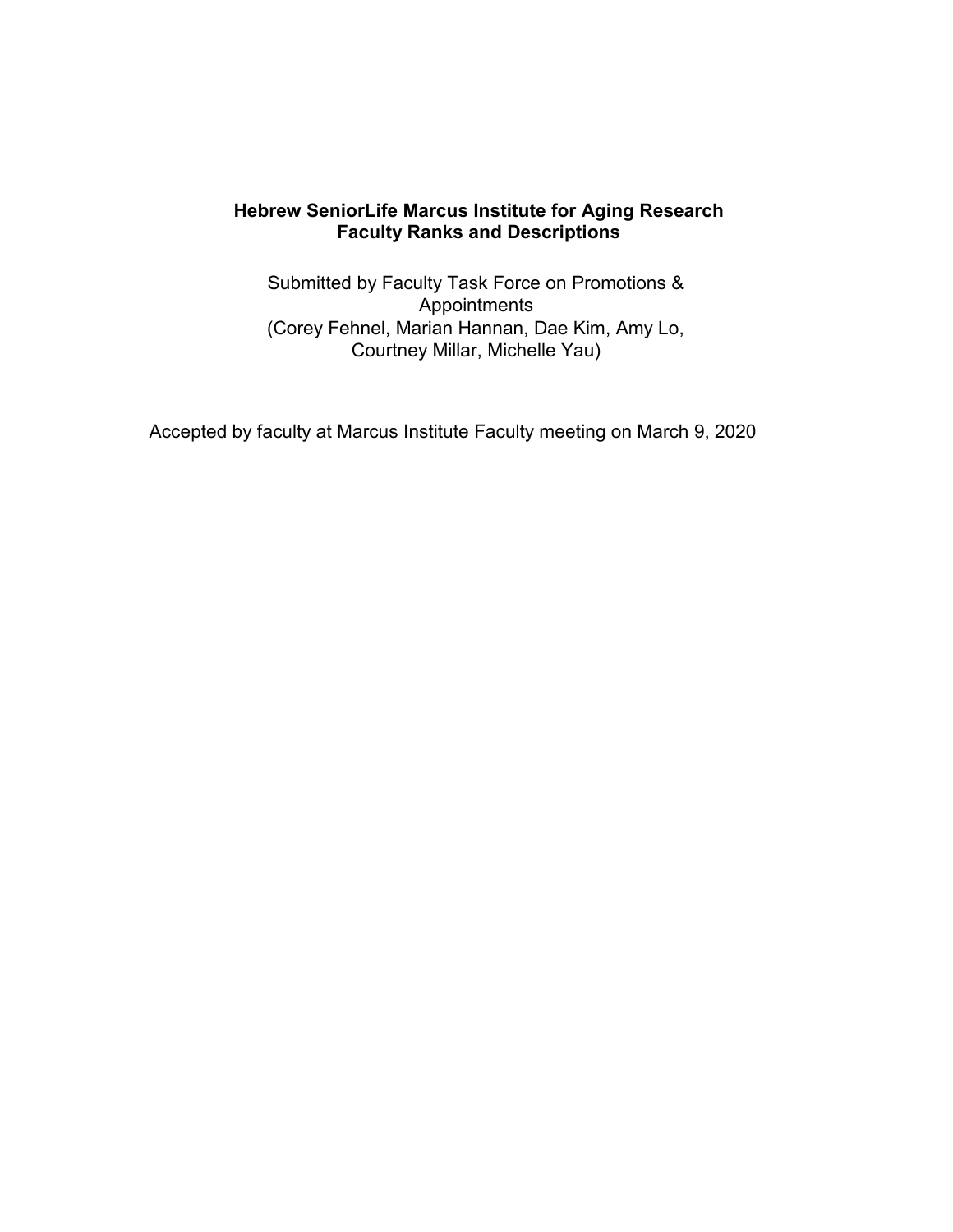This document, "The Marcus Institute Faculty Ranks and Descriptions", describes the qualifications and responsibilities for each of the five faculty ranks within the Marcus Institute: Assistant Scientist I, Assistant Scientist II, Associate Scientist, Senior Scientist, and Emeritus Scientist. These descriptions are intended to assist faculty members in understanding their roles within the Institute and to serve as guidelines regarding appointments and promotions within the Institute. The Marcus Institute Faculty Ranks & Descriptions are independent of Harvard Medical School or any other university faculty appointments held by our faculty. The table included at the end of this document is a quick reference guide that gives examples of (but is not limited to) expected scholarly activities for each faculty rank.

The current document does not include information regarding the process for appointment and promotion or the responsibilities of the Marcus Institute with respect to resources according to faculty rank. These will be documented in separate documents.

#### 1. Assistant Scientist I

Qualifications: Assistant Scientist I is the entry level rank for individuals with MD, PhD or equivalent doctoral degrees who may have recently completed post-doctoral or fellowship training. Qualified candidates have demonstrated potential to succeed as independent investigators and shown evidence of emerging independence, such as obtaining intra- or extramural funding (including career development awards, whether KL2, GEMSTAR or foundation), or scholarly achievements including first or second author contributions to peer-reviewed publications. Qualified candidates may also have had a special role in collaborative sciences beyond first or last author, such as a role as biostatistician or geneticist that demonstrates unique expertise in a stated field or area.

Responsibilities: Individuals at the Assistant Scientist I level begin to develop independence in a specific area, establish scientific collaborations, and identify opportunities for teaching and committee service (or other equivalent activities, including community education and fundraising) within the Marcus Institute and Hebrew SeniorLife. The main responsibility of the Assistant Scientist I is to focus on scholarly activity, i.e., write first or second authored papers for publication (or have a unique key role in collaborative science products) and submit grants to obtain funding from the NIH, foundations, industry, or other suitable funding agencies. Individuals are expected to participate in several research projects, present research findings, and contribute to scientific and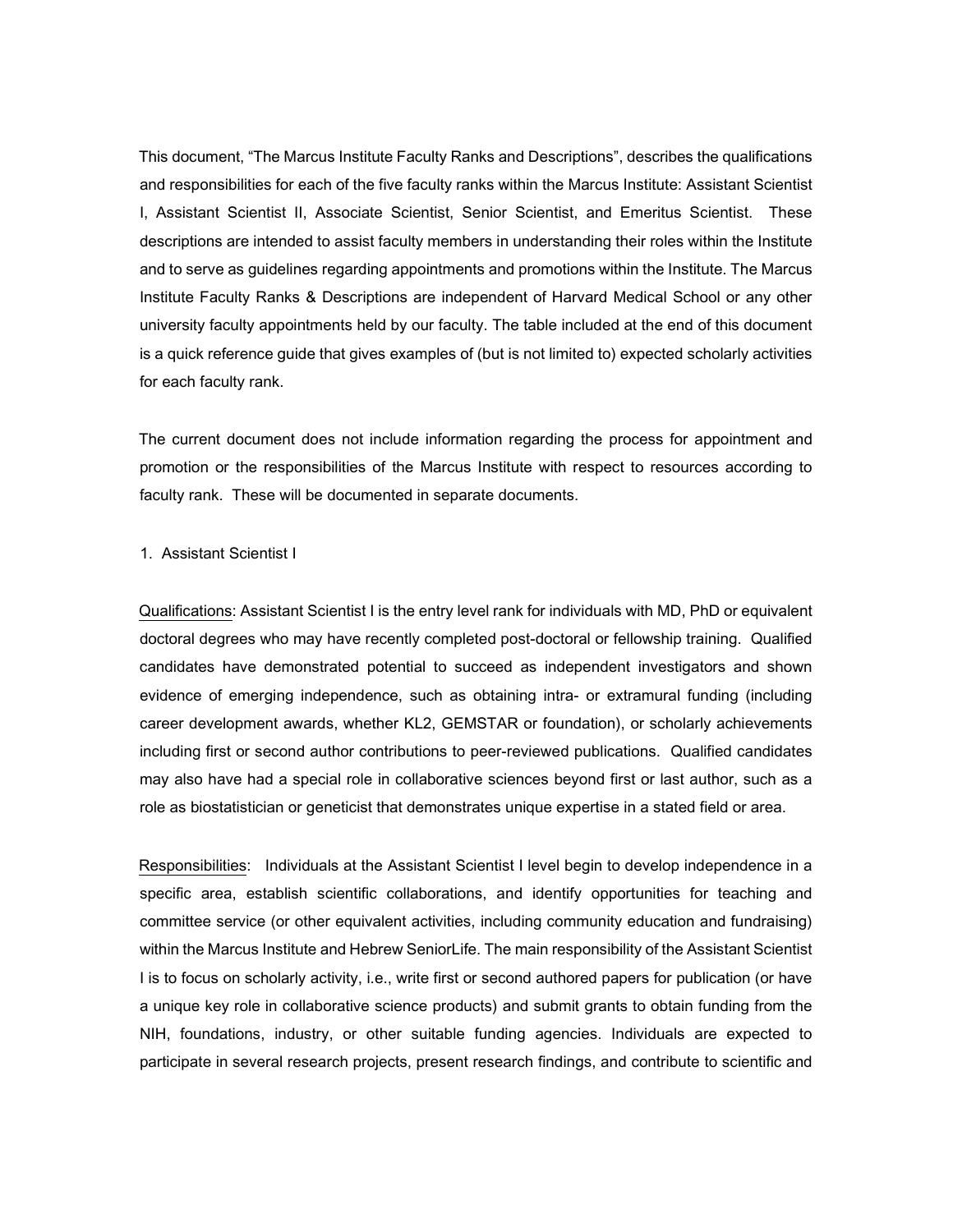administrative activities both within the Marcus Institute and within professional, academic and clinically related organizations.

## 2. Assistant Scientist II

Qualifications: Assistant Scientist II rank most often requires that the candidate has demonstrated scholarship by obtaining extramural funding often as principal investigator on grants that may include a mentored (K-level) or non-mentored (R-level) grant from the NIH or from another organization through a comparable peer-review process. The candidate most likely has published first authored papers in peer-reviewed journals or the candidate may also be in another authorship position on publications from collaborative research to which he/she has made documented, substantive intellectual contributions, has demonstrated expertise in his/her research area, and achieved regional recognition. Individuals at this level most often have demonstrated a commitment to teaching and participation in Marcus Institute activities.

Responsibilities: The main focus for individuals at the Assistant Scientist II rank is to effectively manage ongoing research projects and to obtain adequate funding to carry out his/her own research. In addition to continuing to present research findings to the scientific community, persons at the rank of Assistant Scientist II are expected to conduct manuscript reviews for high-ranking journals in her/his field of research. Individuals should participate in mentoring trainees and serve on local and national committees. As Assistant Scientist II, faculty members maintain teaching roles and often expand teaching opportunities.

## 3. Associate Scientist

Qualifications: Associate Scientist level faculty members generally demonstrate successful funding records and effective grant management as principal investigator on NIH R01 grants or equivalent grants from other organizations through a comparable review process. Associate Scientists are usually first author or senior author on high quality peer-reviewed publications (or have unique key role in collaborative science products) and are recognized for scientific achievements at the national level. Individuals at this rank have mentored students, trainees or junior faculty in a research capacity, and significantly contributed to Marcus Institute activities (e.g. task force member).

Responsibilities: Associate Scientists are expected to effectively conduct original research that advances the field. Individuals at this level are typically principal investigator on one or more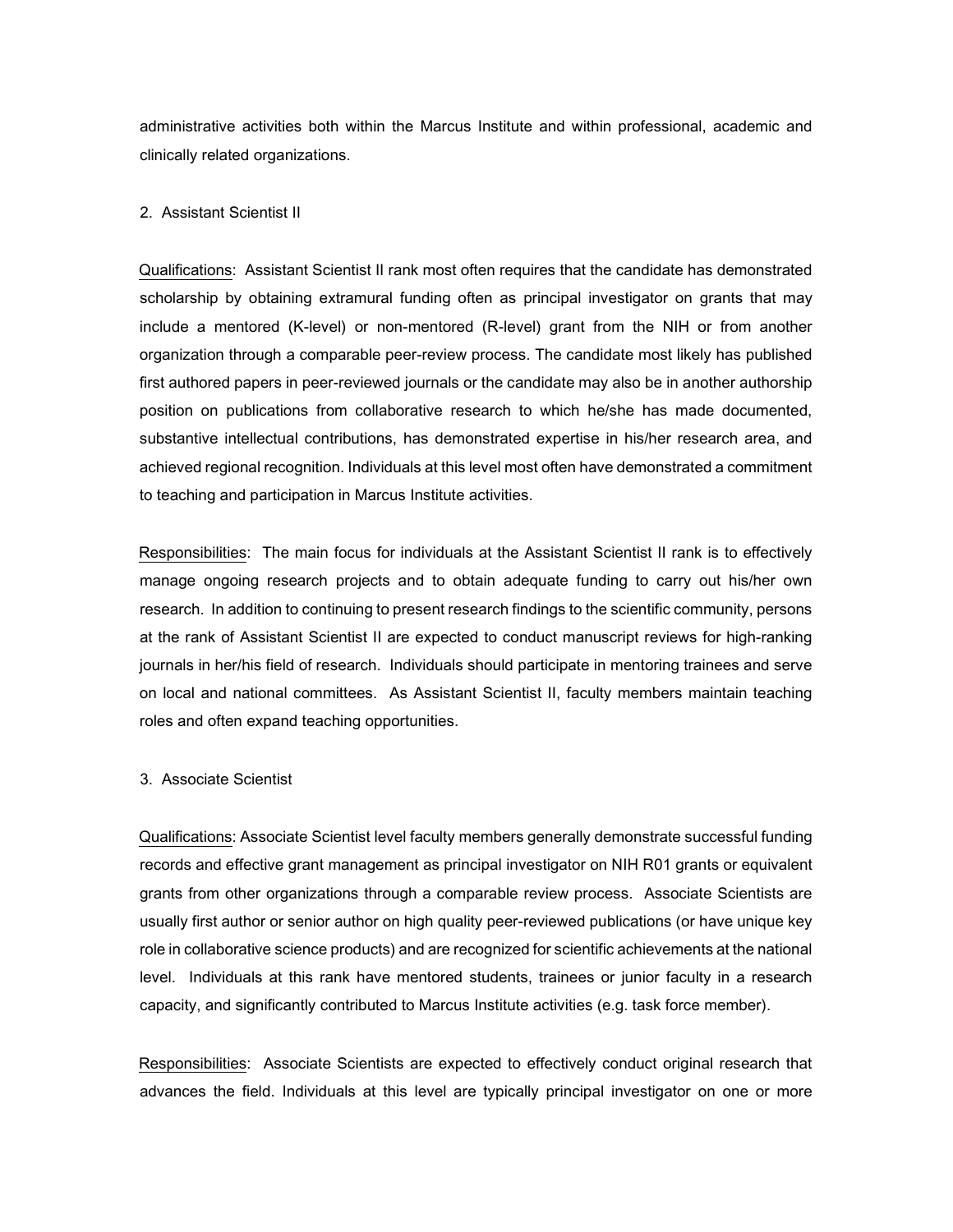research projects and leaders within a specific area of research. Individuals are expected to build a record of mentoring trainees and junior faculty, and leading peer-review activities such as serving on editorial boards in their areas of expertise. Individuals at the Associate Scientist level most often continue to increase their roles in training, teaching, and serving on local and national committees; for example, serving as course directors, chairing a scientific society task force, or serving on national committees related to research including NIH study sections or data and safety monitoring boards for multicenter trials.

## 4. Senior Scientist

Qualifications: Senior Scientist level faculty members generally have distinguished records of scholarship and professional accomplishments recognized at the international level. Senior Scientists most often have sustained records of funding and reputations as top researchers in the field. Candidates for the Senior Scientist rank most likely have directed independent research programs and/or collaborative studies and published highly innovative research as senior authors. They have a highly capable training record, which may include developing instructional training programs, serving as course director, or teaching to international audiences. Candidates must also have evidence of effective teaching and supervision as demonstrated by the number and stature of his/her trainees. Senior Scientists have generally demonstrated significant service contributions to the Marcus Institute.

Responsibilities: Senior Scientists conduct original research that has significant impact on the field, bring unique expertise to projects, and continue to mentor and train new investigators. Senior Scientists speak nationally and internationally, sustain funding for own research programs, and serve in leadership roles for scientific journals, NIH committees, scientific societies, and the Marcus Institute.

## 5. Emeritus Scientist

Emeritus appointments can be conferred to scientists who served the Marcus Institute's mission with distinction but no longer maintain a laboratory or a clinical research program at the Institute.